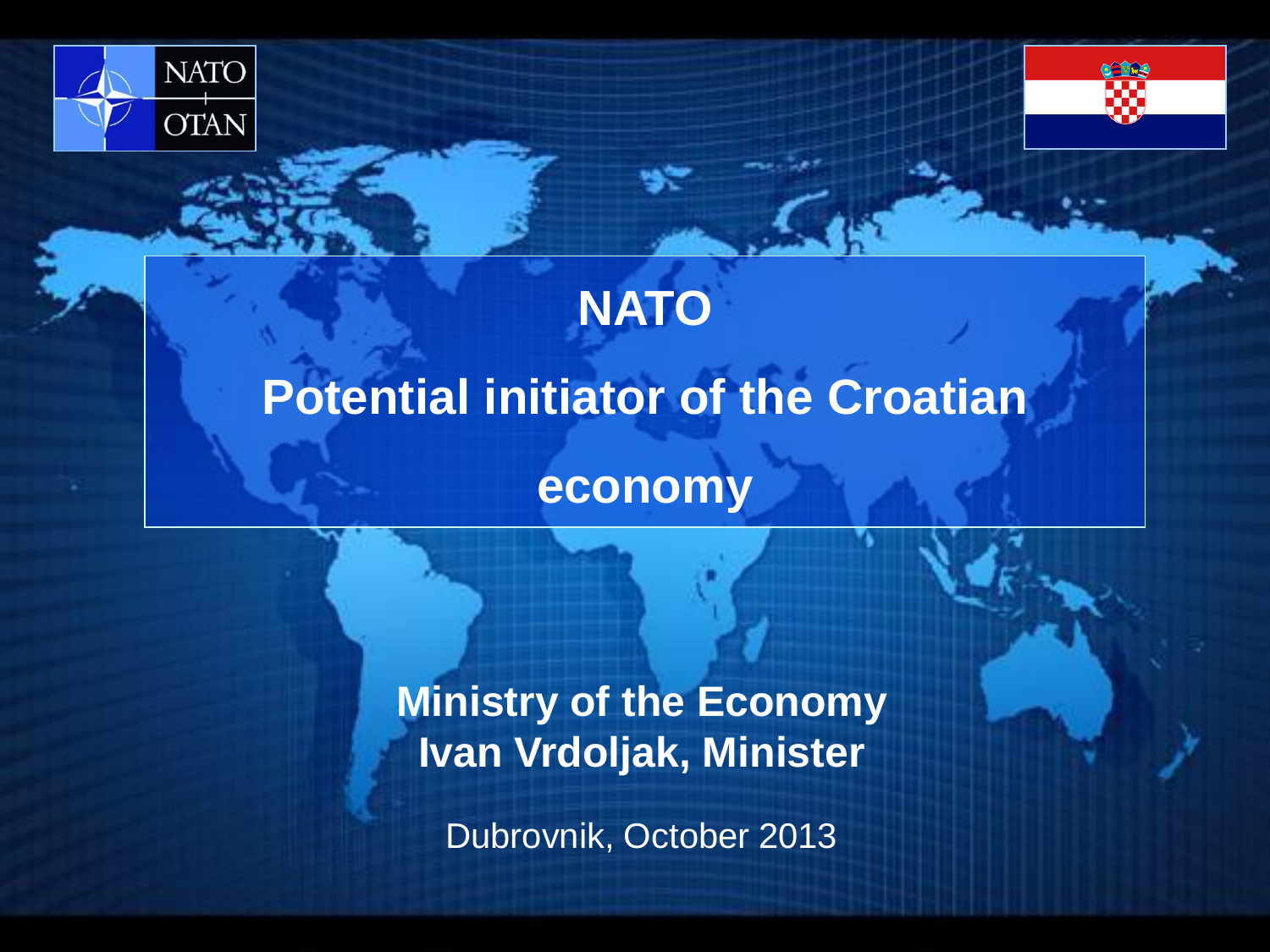

**The Republic of Croatia** 



**before entering NATO**

#### **Economic growth from 1990 to 1997**

 $\triangleright$  a period of deep transitional recession

decline in GDP (of 7.1% in comparison to 1989)

 additional decline in GDP till 1995 (transitional recession and war aggression)

 $\triangleright$  cumulative decline of income amounted to 40% (1989 – 1993)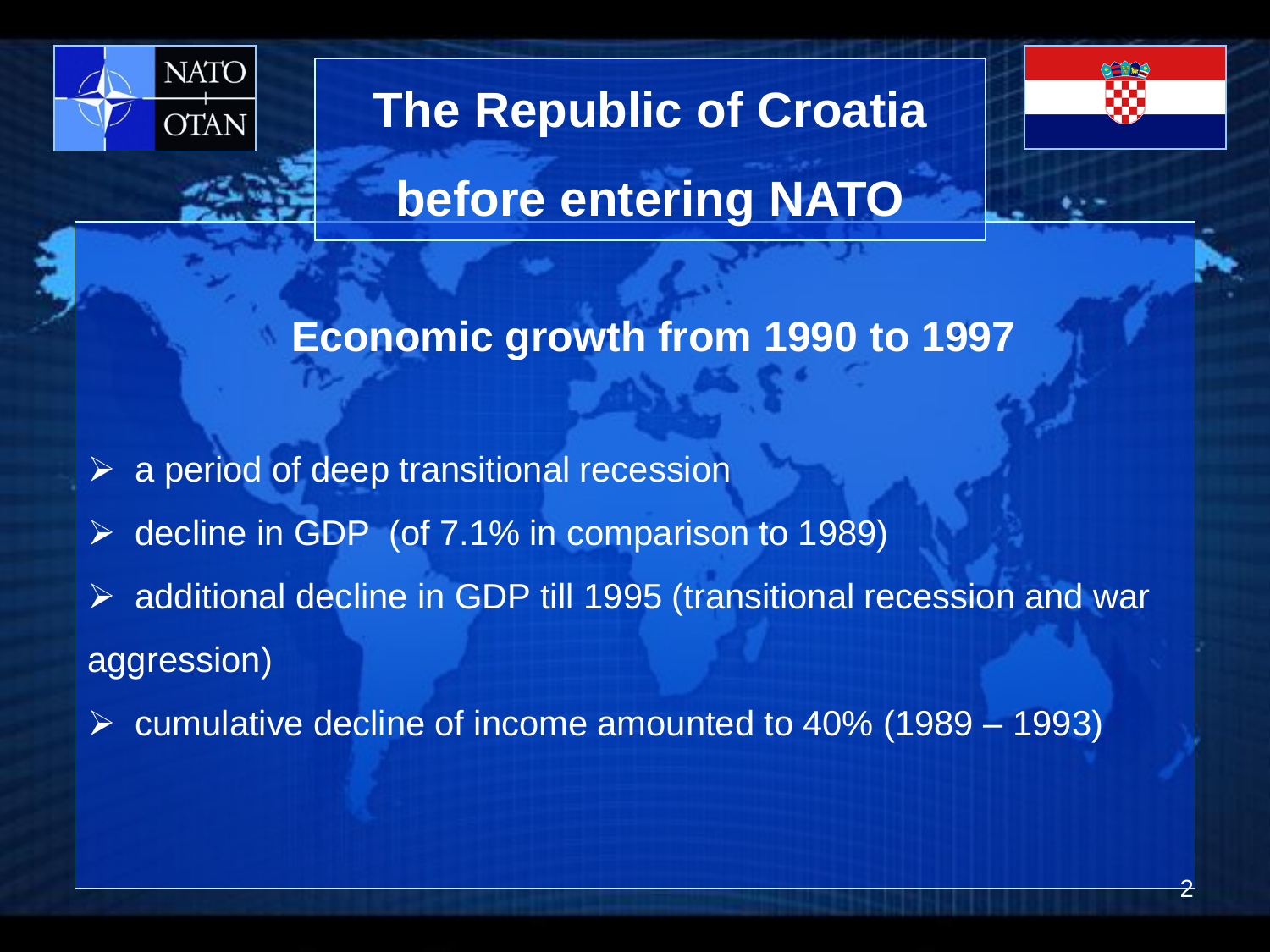

### **Real GDP index**





 **Source**: Havrylyshyn, Izvorski and van Rooden (1998)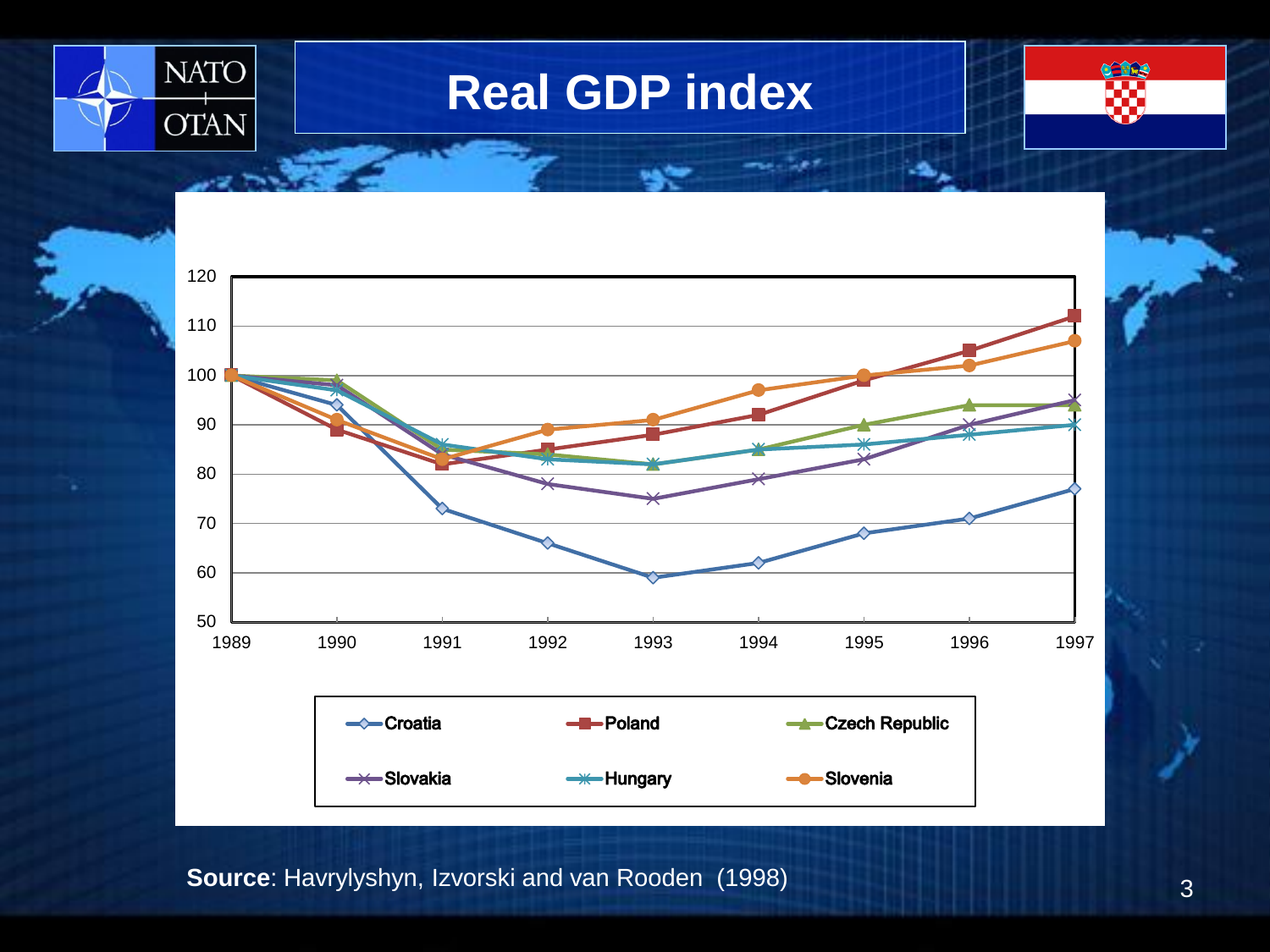

# **Significance of Croatia's**



### **admission to NATO**

#### **NATO - a potential initiator of the economy**

 $\triangleright$  peace, security and stability  $\triangleright$  economic, social and legal reforms development of competitive economy **≻ growth of GDP**  $\triangleright$  reduced unemployment  $\triangleright$  improved standard of living participation in scientific, technological and information fields  $\triangleright$  economic cooperation with the most developed countries ▶ participation in NATO tenders  $\triangleright$  industry advancement (especially of military industry)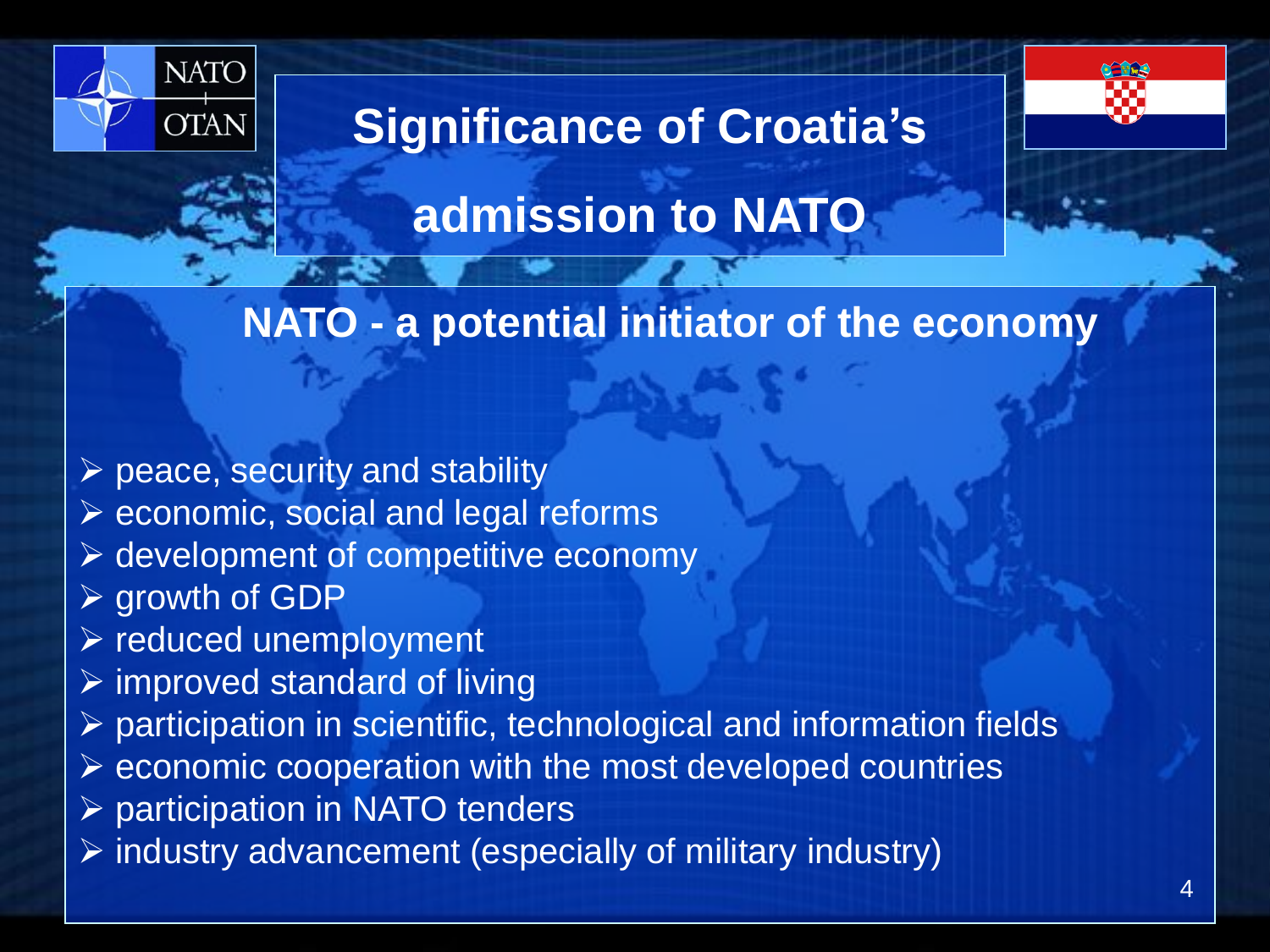

# **Military industry in the**

# **Republic of Croatia**



#### **Characteristics:**

 $\triangleright$  high value-added industries ▶ ensures job creation (EU directly employs 400 000 people with additional option of new 960 000 jobs through other closely related industrial branches)  $\triangleright$  stimulates innovation and production

 $\triangleright$  has a great potential of growth and development

#### **Defence industry cluster:**

 $\triangleright$  enters to 12 Croatian priority clusters  $\triangleright$  ensures space for development and investment in new technologies  $\triangleright$  ensures space for research and innovation gives an option for more competitive economy 5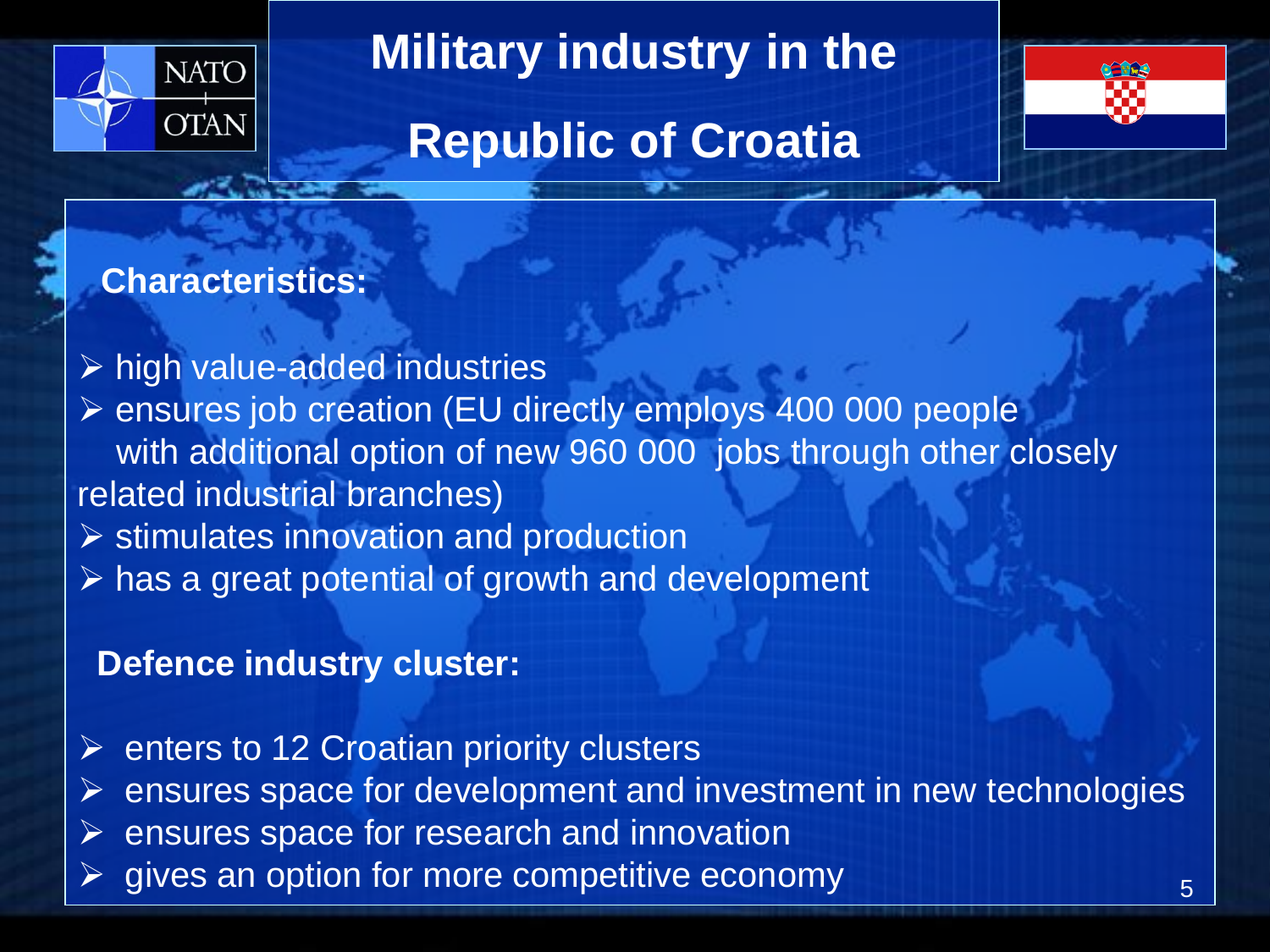



# **Trade in military goods**

**Significance of export and import control of military goods with regard to:**

 $\triangleright$  national safety of the Republic of Croatia

- $\triangleright$  foreign affairs
- economic affairs

 compliance of the Republic of Croatia with the international obligations

 $\triangleright$  competition stimulation of Croatian companies on the global market

 harmonisation of the national legislation with the *acquis communautaire*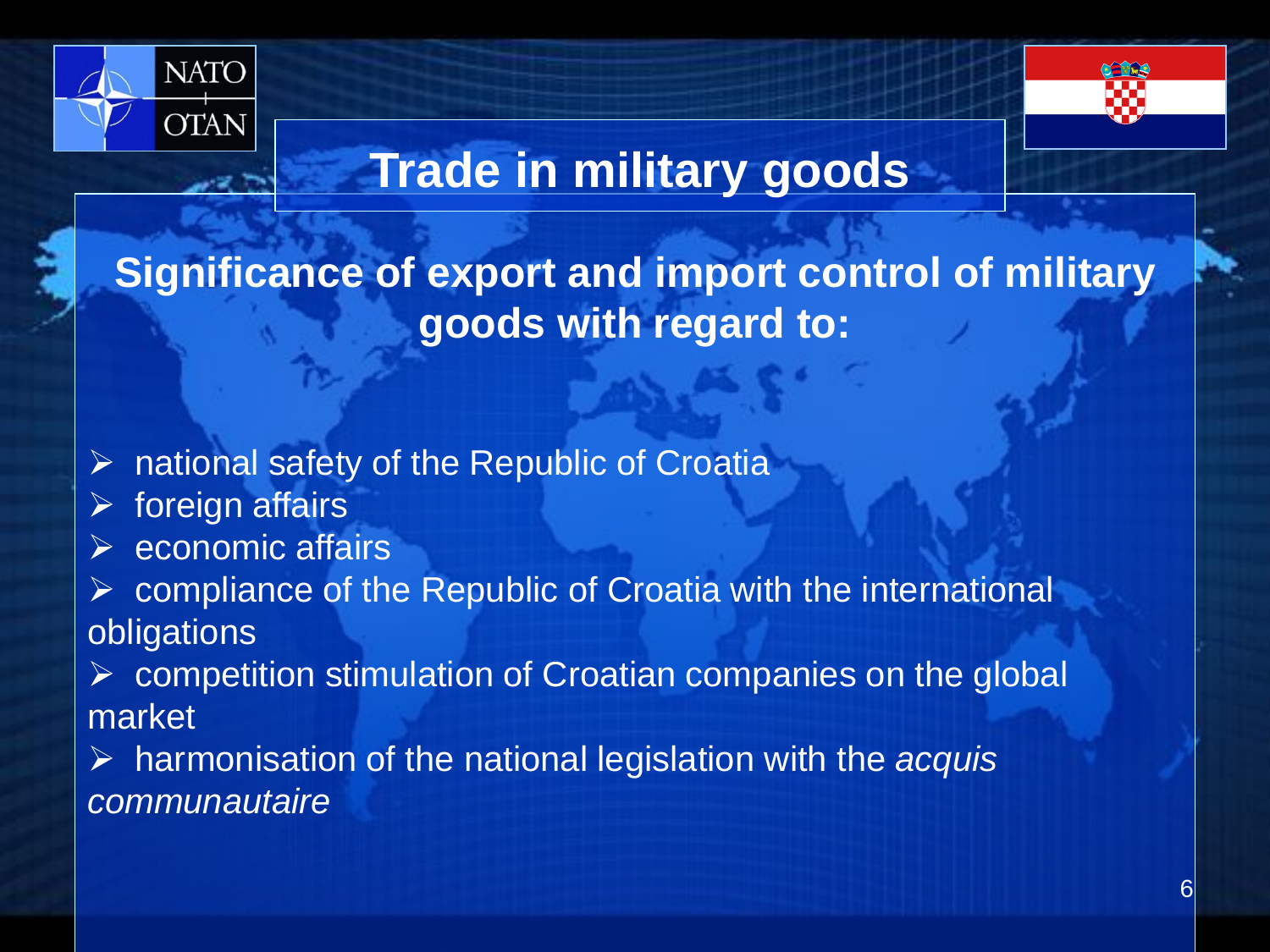

# **Croatian Legal Framework**

**Effects** 



**Positive effects for the economic sector**

 $\triangleright$  reducing administrative barriers  $\triangleright$  preventing firearms abuse  $\triangleright$  fight against terrorism  $\triangleright$  global and regional safety  $\triangleright$  export promotion  $\triangleright$  increase of transparency  $\triangleright$  international cooperation  $\triangleright$  positive trend of growth of military goods exports in 2012 (in 2012, military goods exports amount to  $\in$  72,343,100.5 being 45.40% more than in 2011)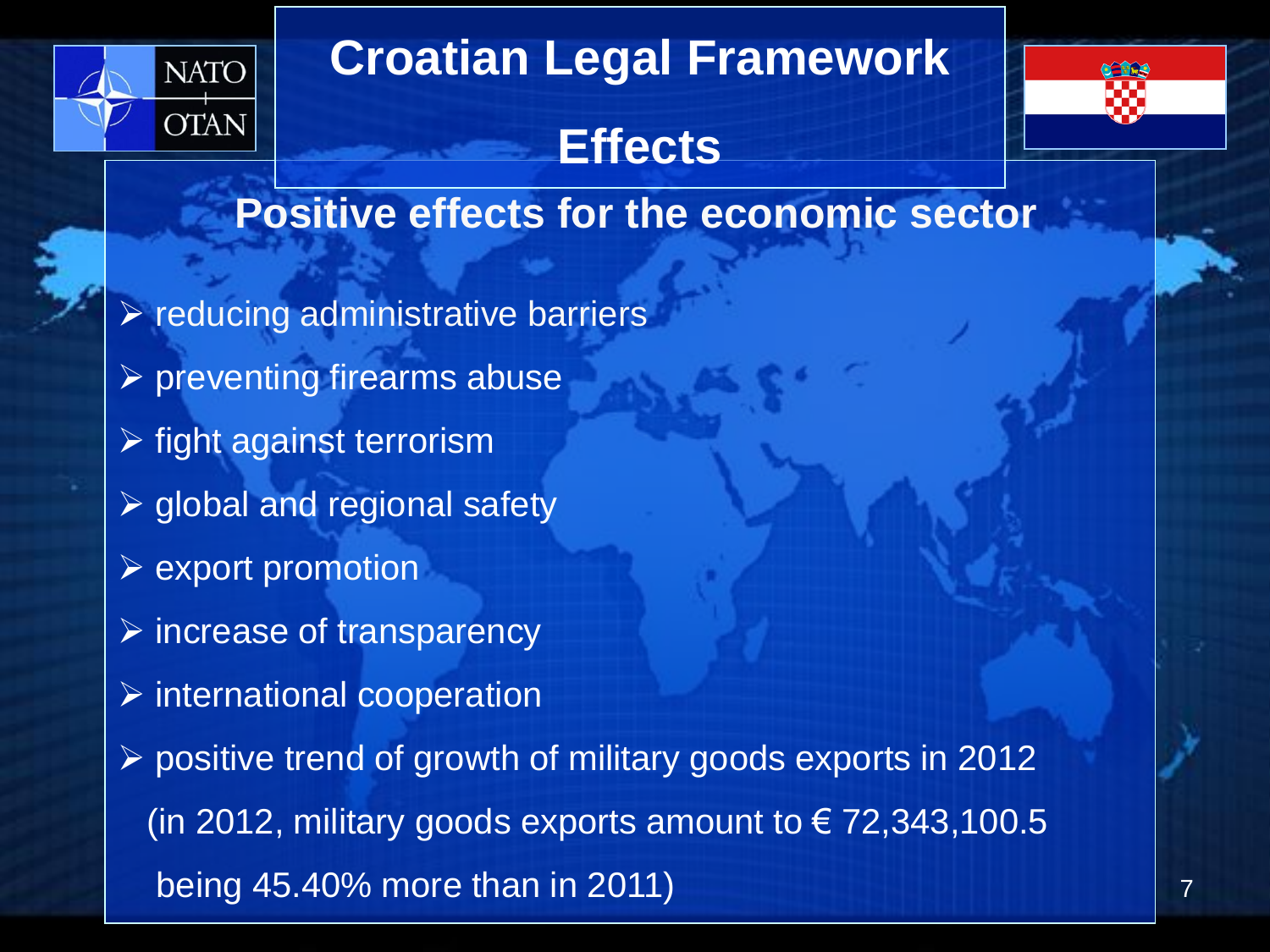

### **Croatian Businessmen and**





#### **Positive effects for businessmen**

- $\triangleright$  participating in scientific, technological and information field
- $\triangleright$  economic cooperation with most developed countries
- $\triangleright$  participating in NATO tenders
- $\triangleright$  participating in tenders of the NATO agencies
- providing logistics support
- $\triangleright$  possibility of distributing goods and services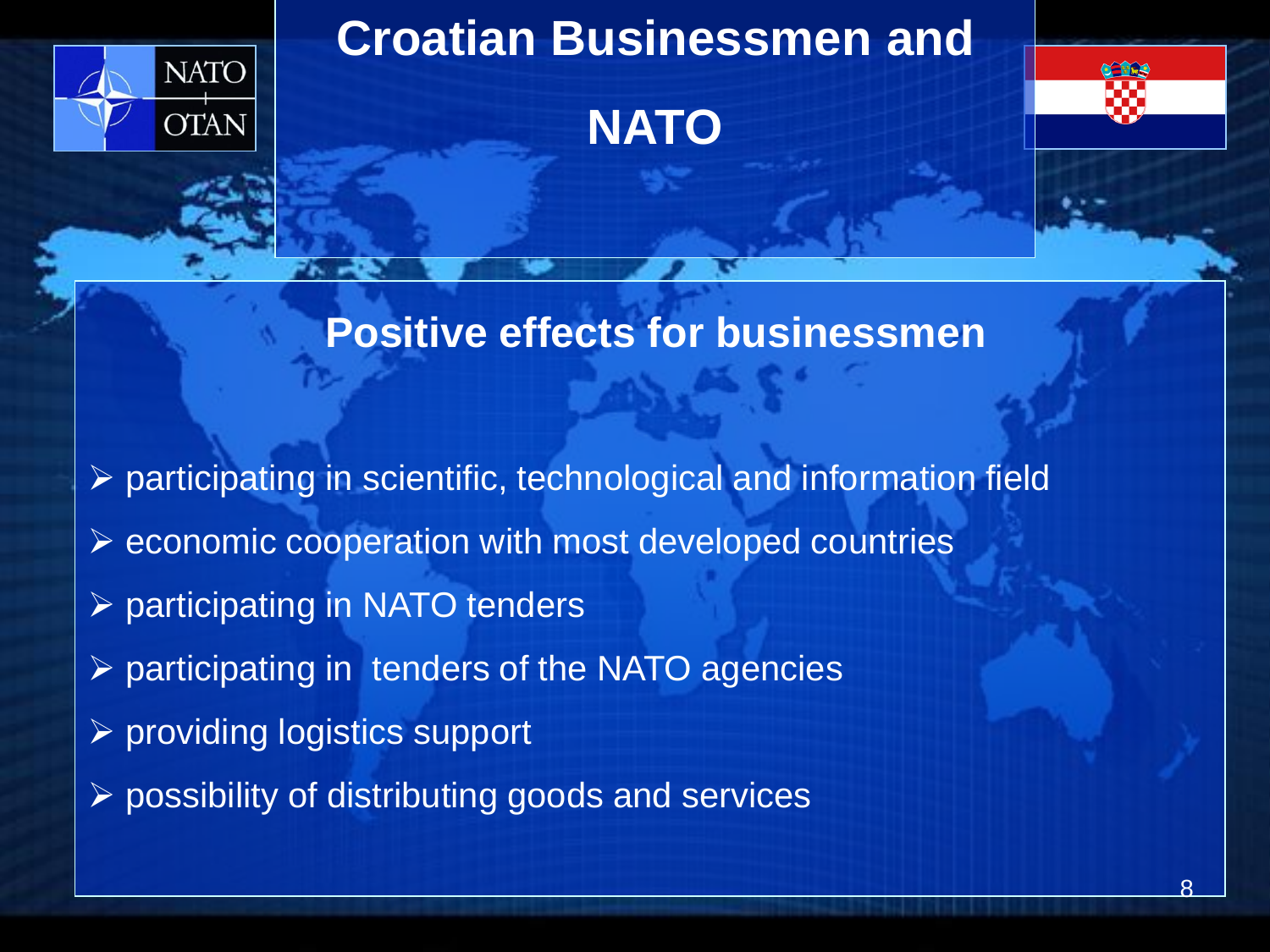

# **Role of the Croatian**



#### **Government**

#### **Connecting businessmen and NATO through**

 $\triangleright$  informing companies about business opportunities and participation in tenders  $\triangleright$  information about application for NATO tender (responsibility of the State for the obtaining of DoE –Declaration of Eligibility and Security Clearance support of experts from relevant government bodies (ME, MFAEI, MDI)  $\triangleright$  regulation of areas in accordance with NATO standards  $\triangleright$  education of businessmen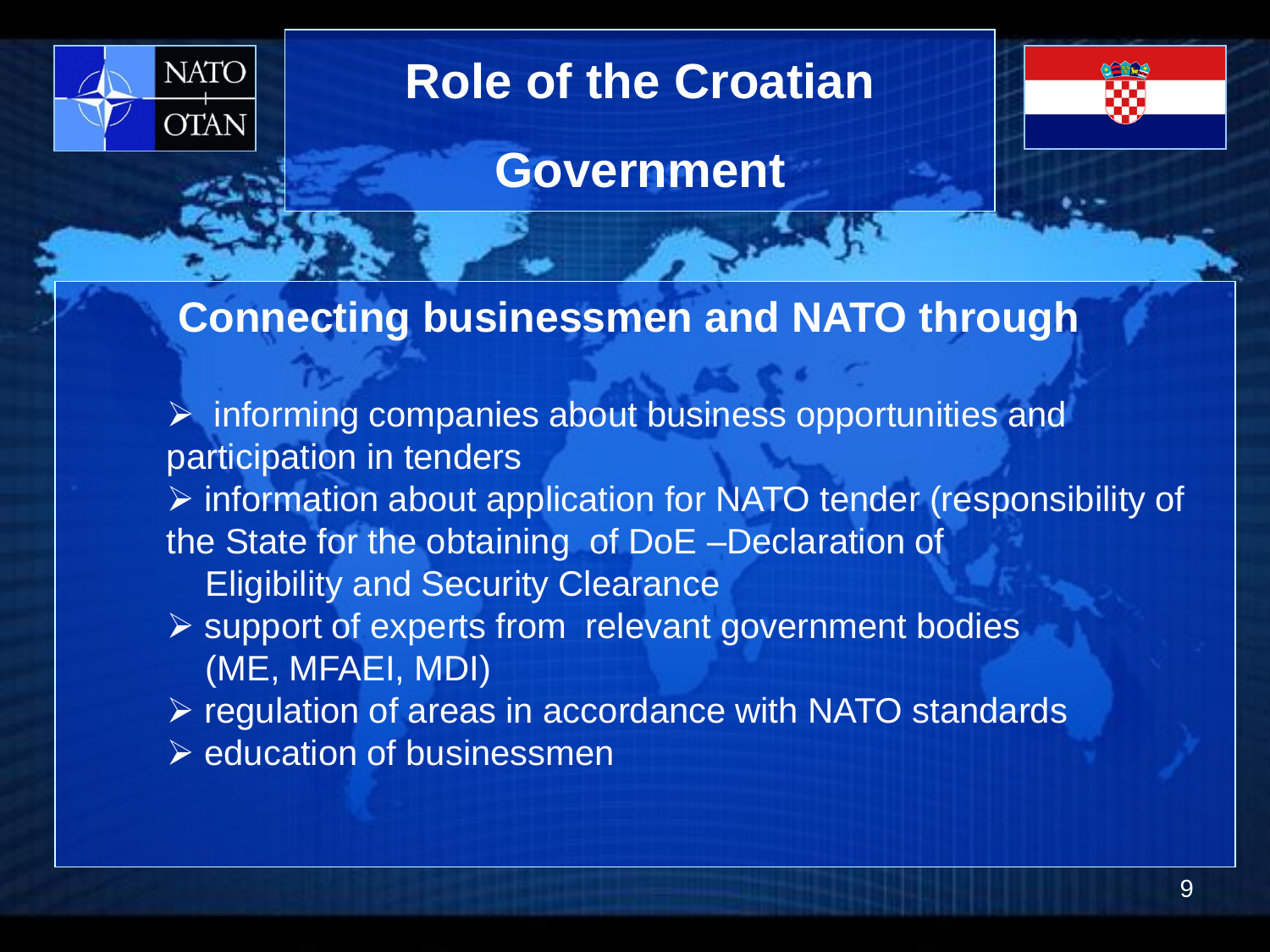

## **Role of the Croatian**



#### **Government**

**Effects of the support of the Croatian Government to the companies participating in NATO tenders**

 **83 companies requested a certificate of appropriateness**

 **46 companies submitted applications to the particular tender**

**43 issued certificates of appropriateness**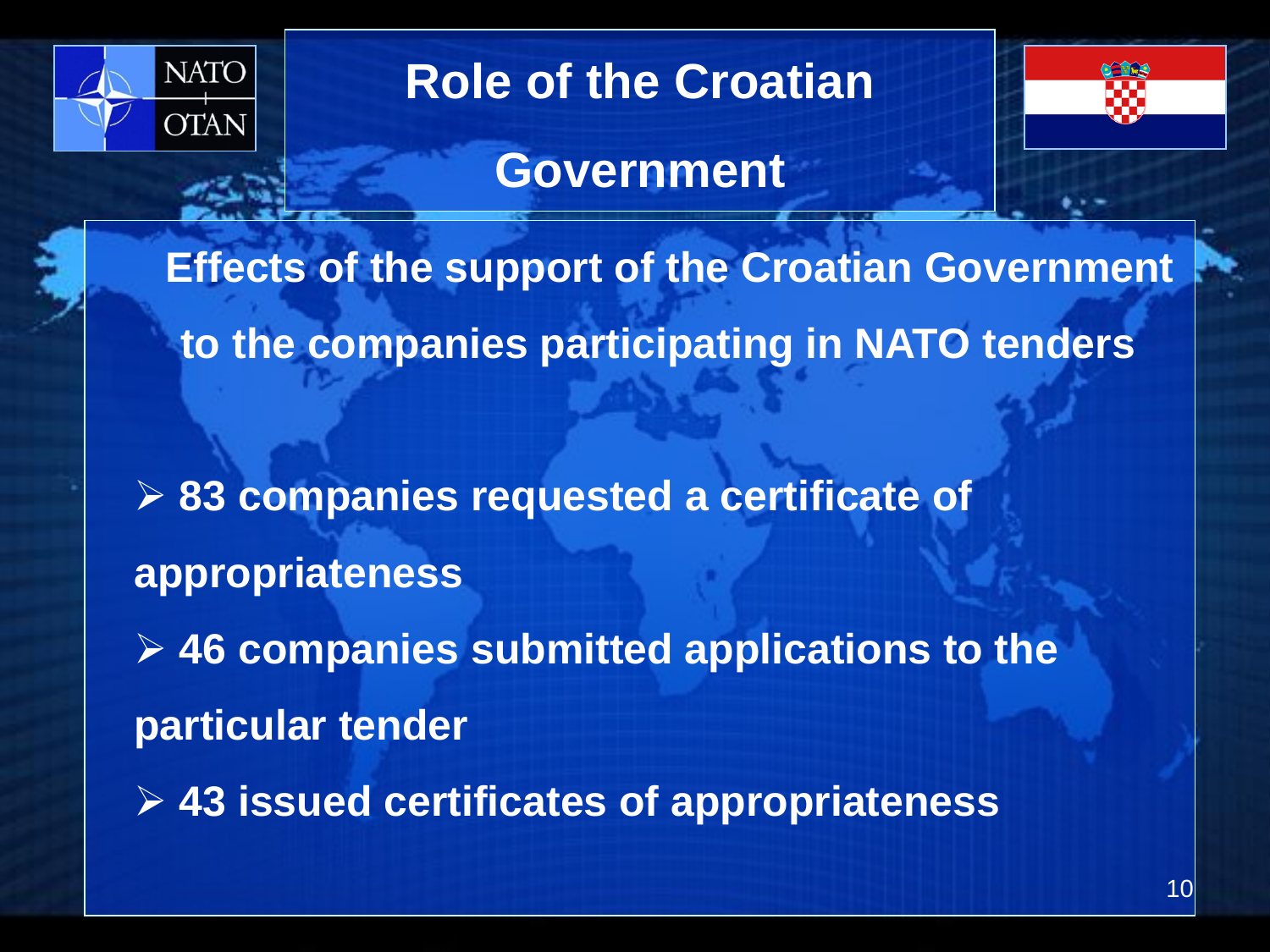

## **CONCLUSION**



 safety challenges of the today's society impose development and investment in military industry growing military industry in RoC enables economic growth and affects the stability of the entire region necessary mutual cooperation of the NATO members in order to meet joint military, political and economic goals